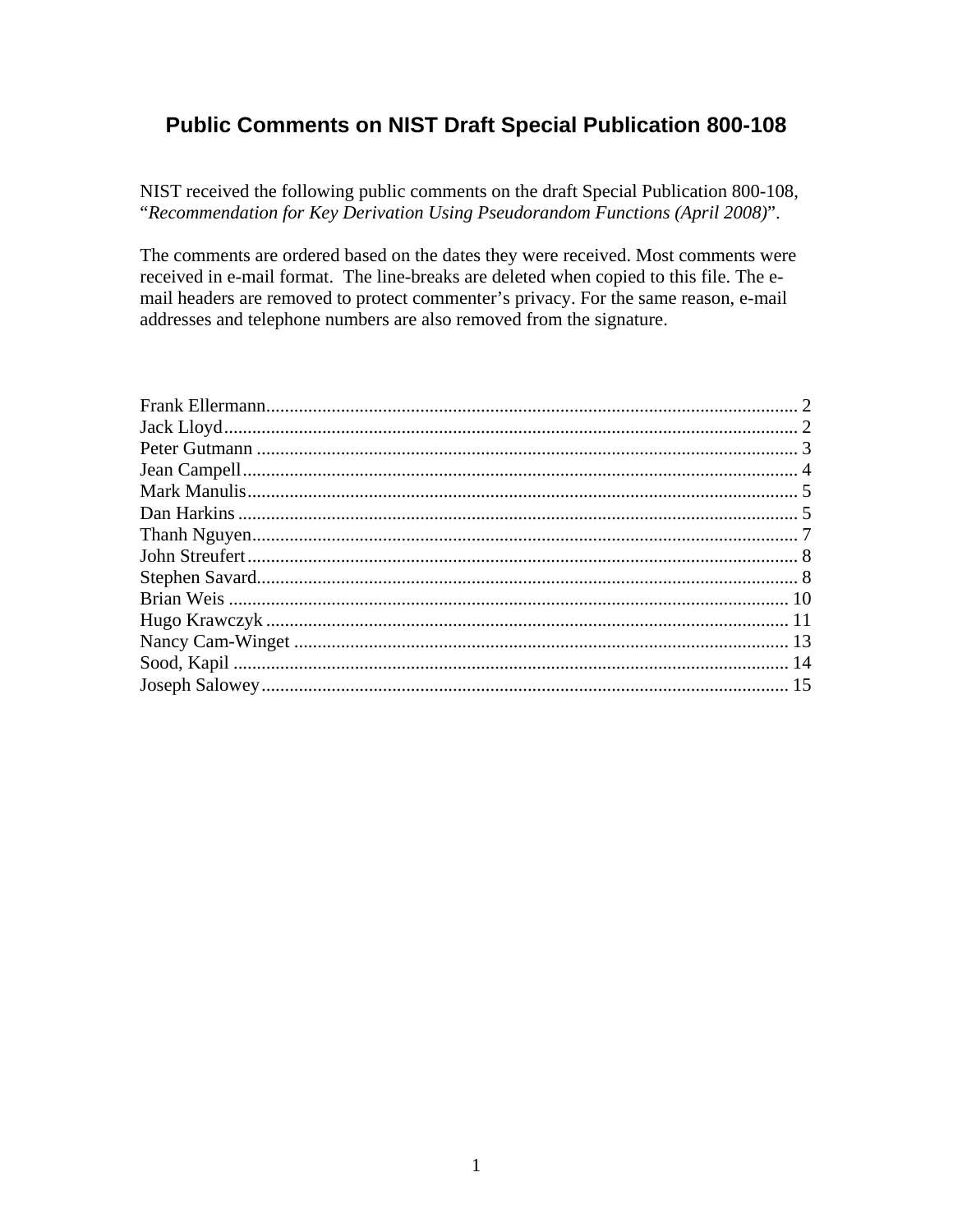# Frank Ellermann

Hi, please excuse me if I miss too many points in this draft.

<span id="page-1-0"></span>\_\_\_\_\_\_\_\_\_\_\_\_\_\_\_\_\_\_\_\_\_\_\_\_\_\_\_\_\_\_\_\_\_\_\_\_\_\_\_\_\_\_\_\_\_\_\_\_\_\_\_\_\_\_\_\_\_\_\_\_\_

Apparently the four defined KDF families (counter, feedback, feedback with counter, and pipeline) can boil down to have only one iteration  $(c=1)$ . If that is in fact the case it could make sense to mention corresponding length (L) values for "popular" PRFs (HMAC MD5, HMAC SHA-1, and HMAC SHA-256).

It would be also interesting to see one non-trivial example for each of the three (or four) families, with "non-trivial" meaning "at least two iterations". Some implementers might appreciate examples to see if they got it wrong. For the pipeline family even a trivial example could be interesting.

For the reasons noted in the security considerations (7.3) it can be also a good idea to note this limitation for HMAC MD5 explicitly, the consequences for longer HMAC PRFs are then more obvious.

Regards,

Frank

Jack Lloyd

Hi,

As a standard, this is specification is a disaster. Just from a quick read, I see the following:

\_\_\_\_\_\_\_\_\_\_\_\_\_\_\_\_\_\_\_\_\_\_\_\_\_\_\_\_\_\_\_\_\_\_\_\_\_\_\_\_\_\_\_\_\_\_\_\_\_\_\_\_\_\_\_\_\_\_\_\_\_\_\_

"However, alternative orders for the input data fields may be used for a KDF."

"with a length specified by the function, an algorithm, or a protocol which uses T as an input."

"In feedback mode, the output of the PRF is computed using the result of the previous iteration and, optionally, using a counter as the iteration variable(s)."

With sufficient options, all implementations are non-interoperable. I think you've managed to reach that point here. As an implementer, my instinct is to stay well away from this entire mess and just use IEEE 1363's KDF2, which is:

 - simple enough that anyone can implement it easily and without interop difficulties, or requiring protocol negotiations (and then the implementer has to do the negotiation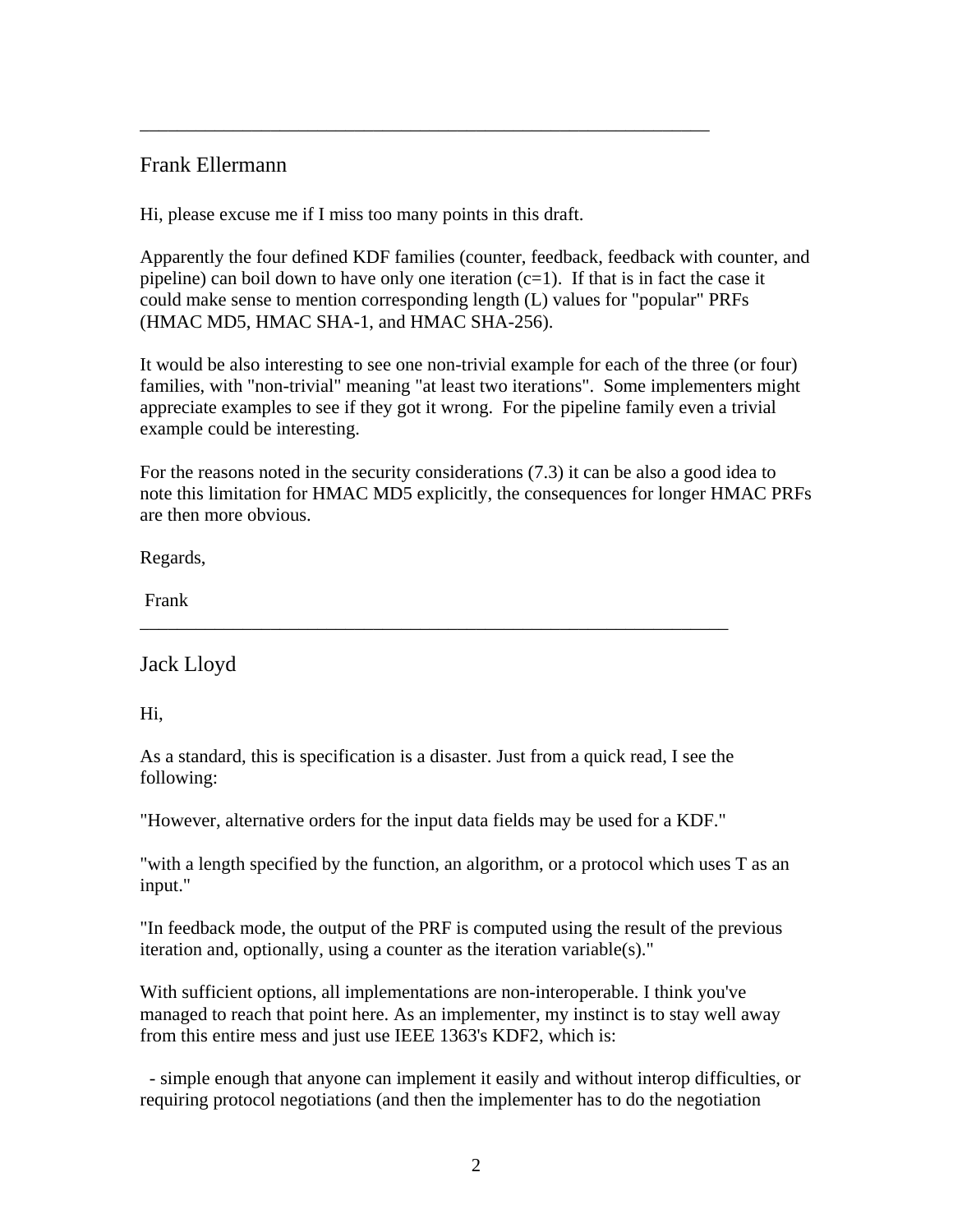<span id="page-2-0"></span>properly – which opens up new avenues for security holes)

 - secure enough that it "doesn't matter" (ie, that the likelihood that a security flaw in the KDF is the critical problem is far lower than a security flaw elsewhere in the system)

My recommendation: choose something that will work for nearly everyone, and mandate it directly. For instance, why make the counter length configurable? In 99% of implementations, the thing that will make sense is a 32-bit counter (to paraphrase the famous if apocryphal Bill Gates quote, 4 gigabytes of keying material should be enough for anybody), but by refusing to mandate this behavior, you force every implementer and application designer to choose something and then negotiate on the off chance that some other length was chosen, or that the other side is using variable length encodings something which is allowed by the spec, as best as I can tell, and which opens up some pretty big (at least theoretical) holes.

I have no comments about the actual security aspects of it; it looks fine to my eye, but given the interoperability issues listed above I don't plan on implementing any of these KDFs anyway, so I can't say I much care whether they are actually secure or not. I would advise you to remember that crypto does not exist in a vacuum, and should help, not hinder, the overall security of a system.

Regards, Jack Lloyd

# Peter Gutmann

Jack Lloyd writes: "As a standard, this is specification is a disaster."

\_\_\_\_\_\_\_\_\_\_\_\_\_\_\_\_\_\_\_\_\_\_\_\_\_\_\_\_\_\_\_\_\_\_\_\_\_\_\_\_\_\_\_\_\_\_\_\_\_\_\_\_\_\_\_\_\_\_\_\_\_

Somewhat more strongly worded than my comments :-), but I had the same feeling: Why yet another bunch of arbitrary PRF/KDFs to implement? We now have ones for SSL, for TLS, for SSH, for IKE, for PGP, for S/MIME, for... well I don't know every crypto protocol in existence but I'm sure there's plenty more. What's wrong with PBKDF2, which seems to do the job quite nicely? Whoever dies with the most KDFs wins?

There just doesn't seem to be any reason for this document to exist except NIH. PBKDF2 is a well-specified KDF, is relatively easy to implement (and implement in an interoperable manner), has been around for years, and has numerous interoperable implementations, including OSS ones if you don't want to implement it yourself. What's the point of SP800-108? What requirement/demand is this meeting?

Peter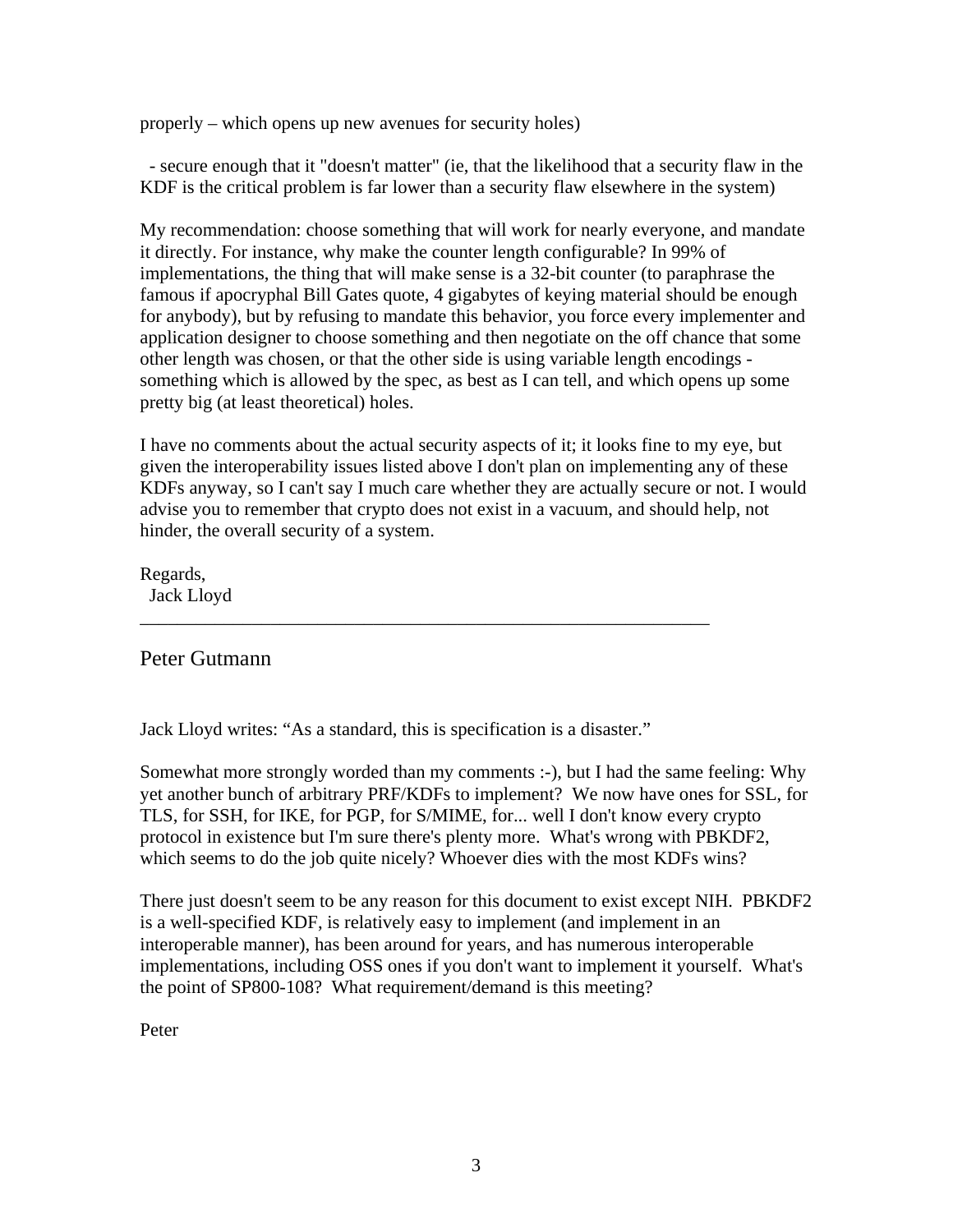Jean Campell

Classification: UNCLASSIFIED

Good morning folks,

I have briefly reviewed the subject document and noted the following comments:

<span id="page-3-0"></span>\_\_\_\_\_\_\_\_\_\_\_\_\_\_\_\_\_\_\_\_\_\_\_\_\_\_\_\_\_\_\_\_\_\_\_\_\_\_\_\_\_\_\_\_\_\_\_\_\_\_\_\_\_\_

a. 1. Introduction  $(p, 6)$ : The first e.g. of that paragraph suggests as examples (as denoted by e.g.,) keys established using methods specified in NIST SP 800-56A and NIST SP 800-56B. Are there any other methods allowed by this recommendation? Is the AES Key Wrapping Specification (Draft) dated 16 Nov 2001 acceptable and if so, should it be specifically mentioned?

b. 1. Introduction  $(p, 6)$ : In the second e.g. of that paragraph, can other EAP protocols such as EAP-FAST be included and referenced?

c. 4. Pseudorandom Function (PRF) (p. 9): In the last paragraph, suggest removing the word "Recommendations" as [1] and [2] are recommendations by themselves.

d. 5. Key Derivation Functions (KDF) (p. 10): In the second e.g. of the second paragraph, including [3] as an example of possible "mutually authenticated key establishment processes" somehow contradicts section 1 which only appears to accept [1] and [2] as the only acceptable key establishment methods, or does it? It is not clear and does not appear consistent.

 Thanks for the help. This Special Publication will greatly help the Cryptographic Module Validation Program. Do not hesitate to call should you wish to discuss these comments.

Regards,

Jean

Jean Campbell, CISSP Head - Cryptographic Module Validation Program Industry Program Group Communications Security Establishment Canada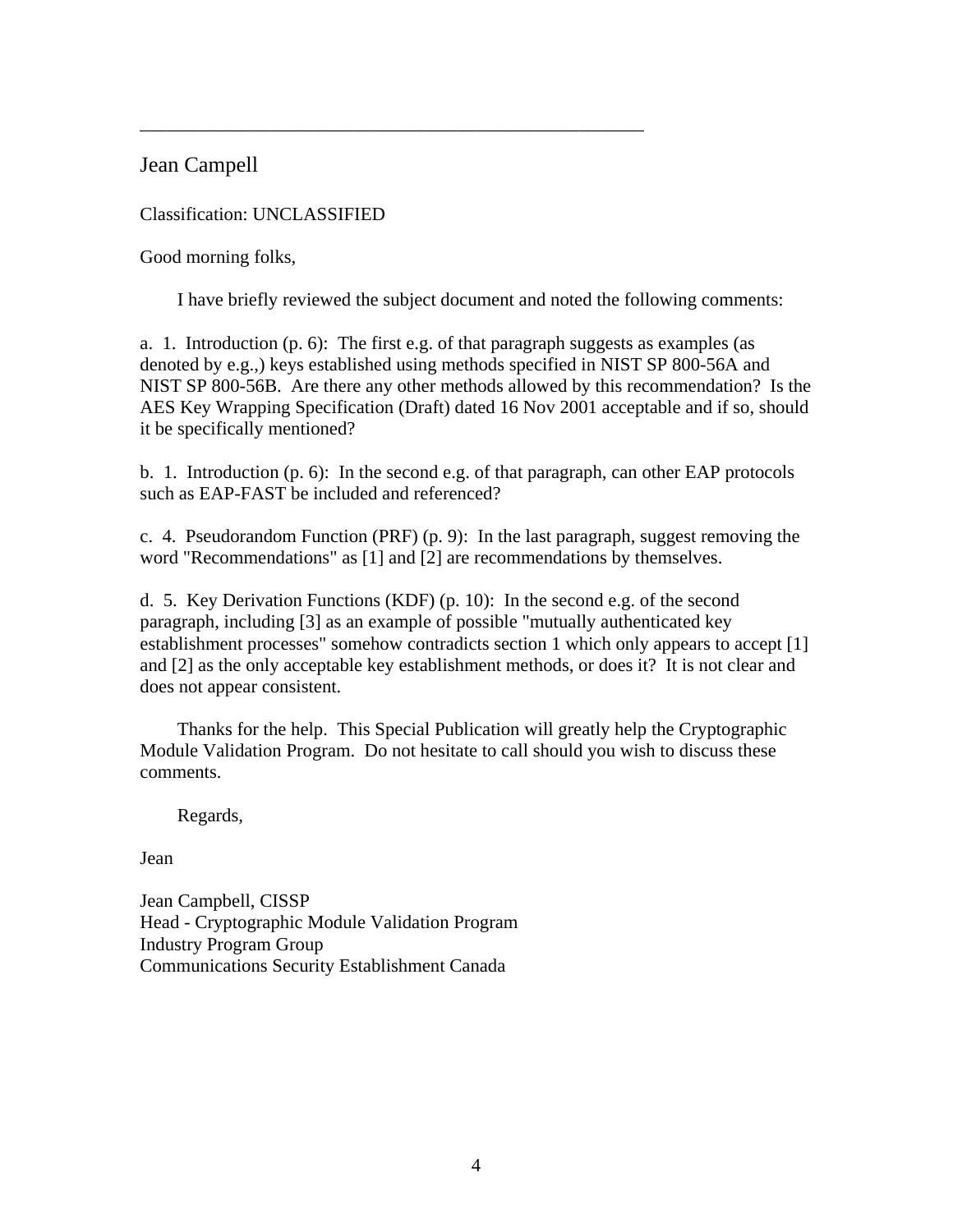# Mark Manulis

### Dear Authors,

I would like to comment on the additional property of collision-resistance (aka keybinding property) for the PRF functions used in your draft to derive secret keys. Collision-resistance of PRF functions is useful in case the key establishment protocol whishes to achieve the property of key confirmation. In this case it is convenient for participants to compute the output of PRF on the computed shared secret k, i.e., PRF(k, label) and exchange digital signatures on this value. In this way each protocol participant can check whether its key matches those of others by verifying the signature using own value for PRF(k, label). Collision-resistance of PRFs is thus important to provide assurance for the participants that their computed keys are identical.

<span id="page-4-0"></span>\_\_\_\_\_\_\_\_\_\_\_\_\_\_\_\_\_\_\_\_\_\_\_\_\_\_\_\_\_\_\_\_\_\_\_\_\_\_\_\_\_\_\_\_\_\_\_\_\_\_\_\_\_\_\_\_\_

You may wish to add the collision-resistance as a further property of the PRF function which should be used to derive the key.

Thank you and best regards,

Dr. Mark Manulis

UCL Crypto Group Microelectronics Laboratory Place du Levant 3 B-1348 Louvain-la-Neuve Belgium

# Dan Harkins

Hello,

 I have read SP800-108 and have some comments, mostly around the definition of a PRF used by this specification.

\_\_\_\_\_\_\_\_\_\_\_\_\_\_\_\_\_\_\_\_\_\_\_\_\_\_\_\_\_\_\_\_\_\_\_\_\_\_\_\_\_\_\_\_\_\_\_\_\_

 A pseudo-random function is defined using a pseudo-random function family which takes the index, s, and a single input variable, x. I believe this is unnecessarily restrictive. It also appears that, because of this restrictive definition, a naive reader could implement this specification and violate a key design goal, namely that parties having a different understanding of the identities bound to the key will derive different keys.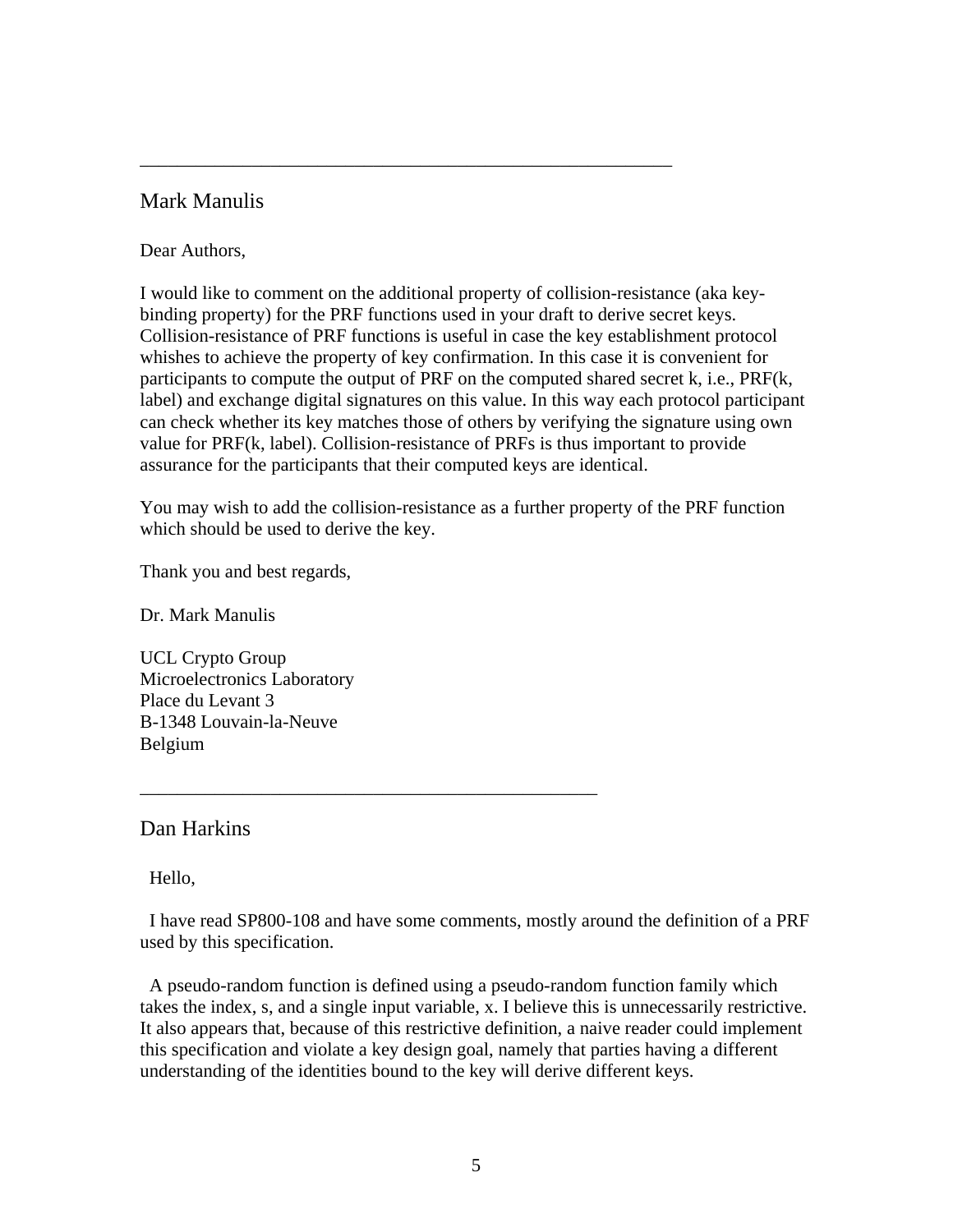The specification notes that there are multiple, distinct inputs to the KDF. These multiple, distinct inputs are marshaled inside the KDF and passed as a single, concatenated string to the PRF. My suggestion is to define the PRF generally to accept multiple, distinct inputs and inside the general PRF definition to define the steps one must take, if necessary, to marshal multiple inputs before being passed to the implementation-specific PRF.

 In sections 5.1, 5.2, and 5.3 the inputs to the PRF include a Label and Context separated by a NULL octet. The reason for this NULL octet (noted in section 5) is as a separation indicator between "different variable length fields". (N.B.: when using the S2V PRF defined by SIV a NULL octet separator is not necessary).

 The problem is that the Context, itself, can contain variable length fields-- e.g. multiple identities of the parties deriving the key-- which, themselves, may need separation. A naive reader could erroneously believe that simple concatenation of identities into a single "Context" would not require their own separator and, provided a separator is used between Label and Context, that all is well with this KDF. It is trivial to contrive two different pairs of "identities" that when concatenated together produce the same string so all would not be well with that KDF. By defining a PRF generally and describing data marshaling rules inside that general definition such a problem can be avoided.

Specific changes I suggest to address this issue are:

In section 4, I suggest defining a pseudo-random function family as "{PRF(s, x1, x2, ..., xn)  $|s \leq 1$  s selement-of  $|S|$  with an index s and multiple inputs x1, x2, ... xn." Each input to the PRF is a distinct string. The degenerate case is, of course, a single input: PRF(s, x).

 The definition of Context in section 5 (sub 4) should state that it is: "Binary strings containing the information related to the derived keying material. It may include identities of parties who are deriving and/or using the derived keying material and, optionally, a nonce known by the parties who derive the keys. The multiple, distinct components of Context are denoted Context1, ..., ContextN".

Section 5.1 in process step 4a should be:

 $K(i) := PRF(KI, [i]2, Label, Context1, ..., ContextN, [L]2)$ 

Similarly section 5.2 in process step 5a should be:

 $K(i) := PRF(KI, K(i-1) \{ , [i]2 \}, Label, Context1, ..., ContextN, [L]2)$ 

And section 5.3 in process step 6b should be:

 $K(i) := PRF(KI, A(i) \{ , [i]2 \}, Label, Context1, ..., ContextN, [L]2)$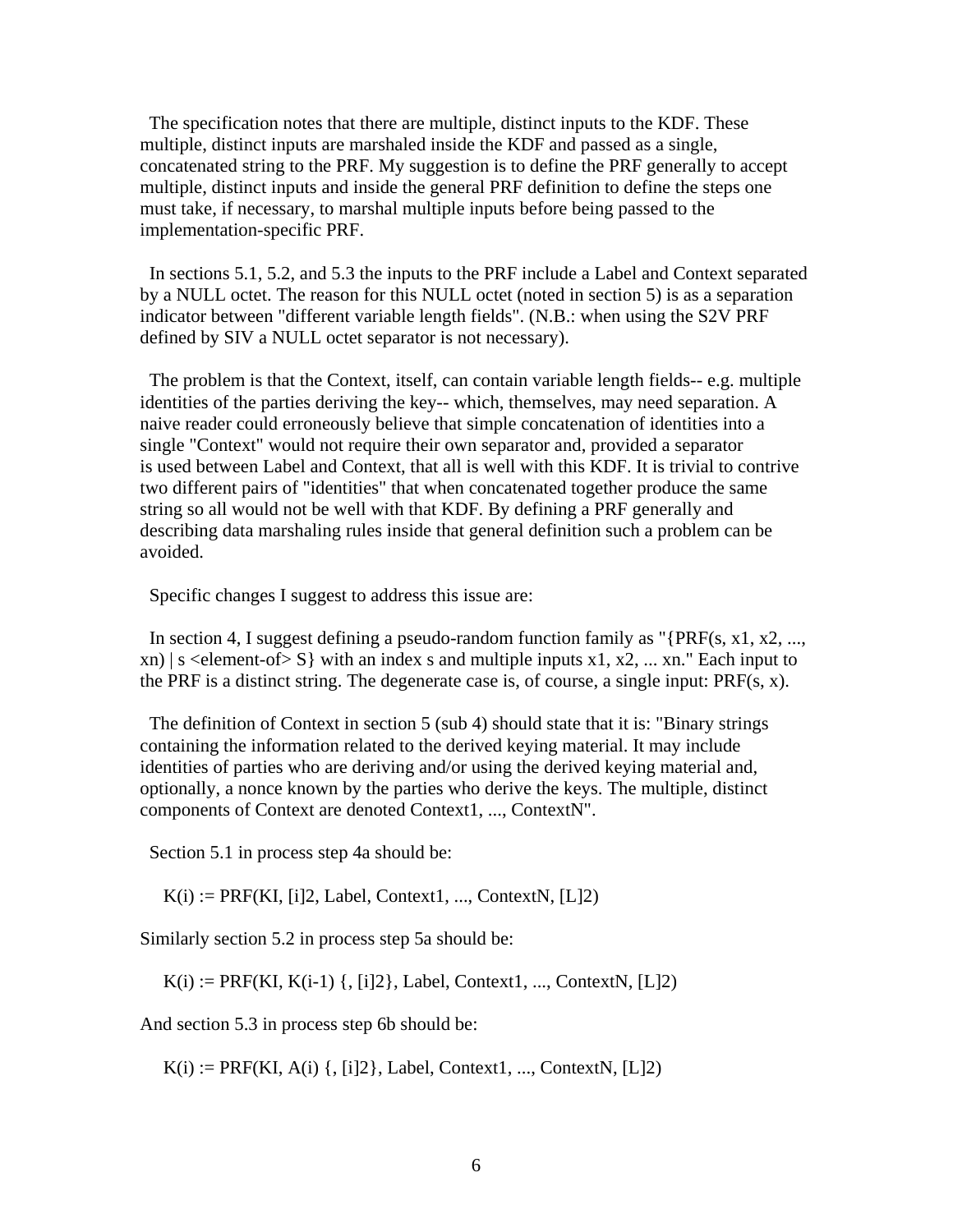<span id="page-6-0"></span>Note that since the degenerate case of the general PRF definition is a single input no change is needed for process step 6a in section 5.3.

 Then, the input data encoding in section 7.5 should describe the data marshaling steps necessary inside the generic PRF definition prior to passing the data to the implementation-specific PRF. If the underlying PRF takes a single input then all data must be marshaled into a single string. If the underlying PRF supports a vector of strings- - e.g. the S2V construct in SIV-- than no data marshalling is necessary.

What deserves emphasis in section 7.5, then, is that every variable-length input datum must be terminated before it is concatenated with another input datum. I suggest not using a single NULL octet but, instead, a 2 octet separator, encoded in "network order", of the length of the variable-length input datum.

 Defining the PRF generally with data marshaling requirements inside the general definition will prevent a tragic misunderstanding of this document and will also allow other PRFs, like the S2V construct from SIV, that accept multiple, distinct inputs to treat the input data more naturally.

 I also suggest some justification in section 7.4 for an iteration limit of 2^32 - 1 when a counter is not used as an input. A statement justifying the prohibition of using the KDF output as input to a stream cipher seems appropriate as well.

 One last editorial comment: the second paragraph in section 7.1 has some difficult wording: "If ..., since ...." It might be clearer if it was reworded as "Since entropy of a key derivation key, generated through a key establishment protocol, is defined as a measurement of uncertainty...." I think I know what that paragraph is supposed to mean but I had to read it several times before I figured it out.

best regards,

Dan Harkins.

# Thanh Nguyen

Hi,

DNI concurs with NIST Draft SP 800-108. If there are any questions or comments, please let me know.

\_\_\_\_\_\_\_\_\_\_\_\_\_\_\_\_\_\_\_\_\_\_\_\_\_\_\_\_\_\_\_\_\_\_\_\_\_\_\_\_\_\_\_\_\_\_

Thanks,

Thanh Nguyen ICTG/Policy and Planning Office of the DNI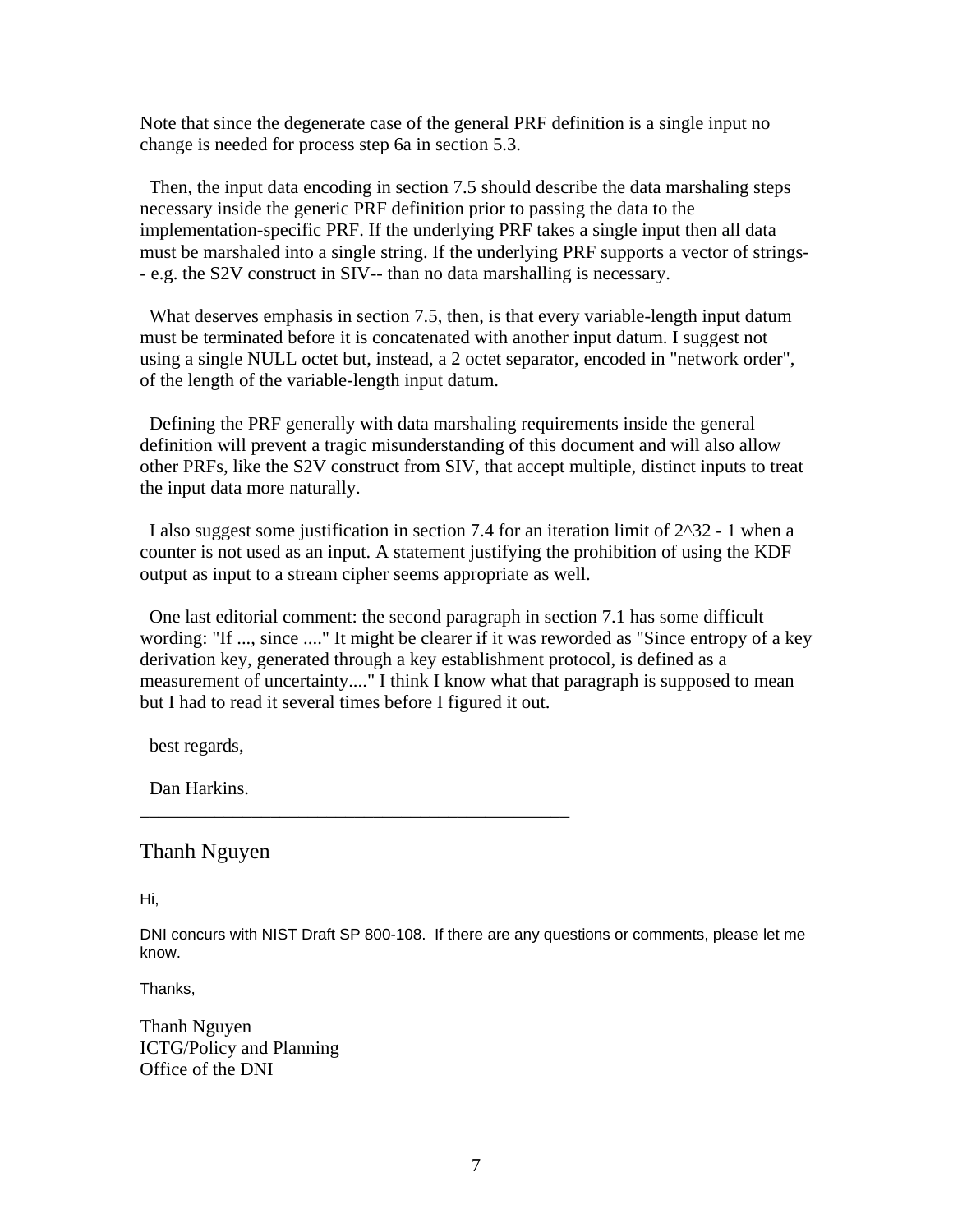# John Streufert

Greetings,

The Department of State concurs without comment.

\_\_\_\_\_\_\_\_\_\_\_\_\_\_\_\_\_\_\_\_\_\_\_\_\_\_\_\_\_\_\_\_\_\_\_\_\_\_\_\_\_\_\_

<span id="page-7-0"></span>\_\_\_\_\_\_\_\_\_\_\_\_\_\_\_\_\_\_\_\_\_\_\_\_\_\_\_\_\_\_\_\_\_\_\_\_\_

Thank you.

John Streufert

IA Director

Stephen Savard

# *Classification: UNCLASSIFIED*

Hello,

 Attached are some comments from CSEC. If you put them on a website somewhere, don't attach my name to it please.

Thanks,

Steve

Stephen Savard Cryptomath, Standards Communications Security Establishment Canada

(Attachment: see next page)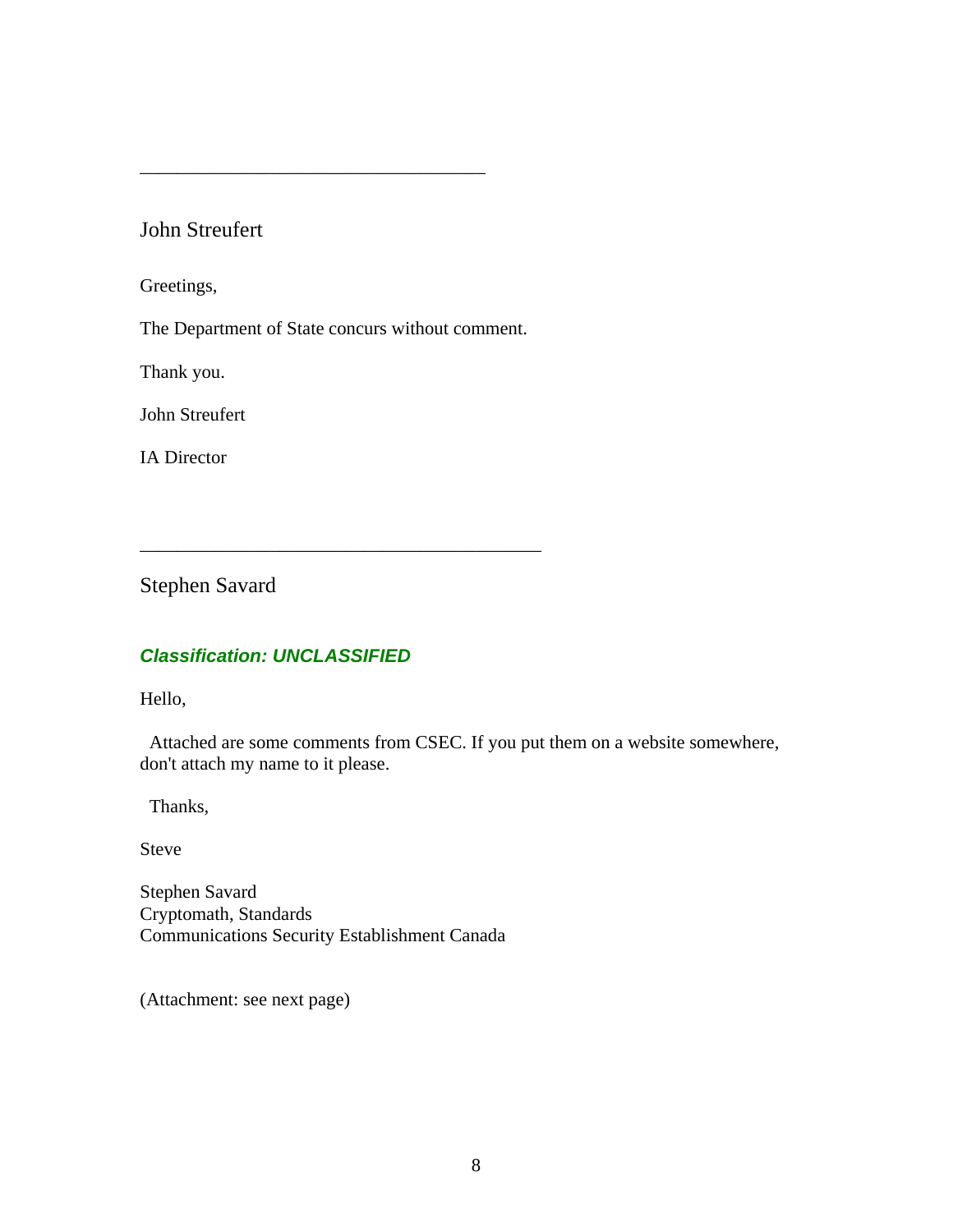# Comments by CSEC

| Clause                                                            | Location                             | Comment                                                                                                                                              |
|-------------------------------------------------------------------|--------------------------------------|------------------------------------------------------------------------------------------------------------------------------------------------------|
| Authority                                                         | Fifth paragraph                      | <b>Change "Communications Security</b><br>Establishment" to "Communications Security<br>Establishment Canada". CSE has changed it's<br>name to CSEC. |
| Abstract                                                          | Line 1                               | Add the word "the" before "derivation in" the<br>first line.                                                                                         |
| Acknowledgements                                                  | Line 1 and line<br>3                 | Add the word "the" before "National".                                                                                                                |
| 1. Introduction                                                   | Line 2                               | Change "key establishment protocol" to "key<br>establishment scheme" as stated in the abstract.                                                      |
| 1. Introduction and<br>2. Scope and Purpose                       |                                      | Clause one has the phrase "e.g." and Clause two<br>has the phrase "e.g.," with a comma after. Be<br>consistent.                                      |
| 2. Scope and Purpose                                              | Paragraph 1,<br>Line 4               | Change the word "process" to "scheme".                                                                                                               |
| 2. Scope and Purpose                                              | Paragraph 2,<br>Line 4 and Line<br>7 | Change the word "agreement" to<br>"establishment".                                                                                                   |
| 5. Key Derivation<br>Functions                                    | Paragraph 2,<br>line 2               | The term "cryptographic key" is not defined in<br>section 3.1 Definitions.                                                                           |
| 5.3 KDF in Double-<br>Pipeline Iteration<br>Mode                  | Figure 3                             | Add brackets { } to the { $i = 1$ } { $i = 2$ }<br>$\{ i = n \}$ as they are optional. Figure 2 has<br>brackets in the diagram.                      |
| 7.4 Converting<br>Keying Material to<br>Cryptographic Keys<br>and | Paragraph 1                          | It is stated twice that multiple keys must be from<br>disjoint segments. It is a shall the second time in<br>Section 7.7                             |
| 7.7 Key Separation                                                | Paragraph 1                          |                                                                                                                                                      |
| Appendix A                                                        | Reference [4.]<br>and $[9.]$         | Reference [4.] has "pp." and reference [9.] has<br>"pp". Make consistent.                                                                            |
| Appendix A                                                        | Reference [10.]                      | This citation is missing the pp numbers.                                                                                                             |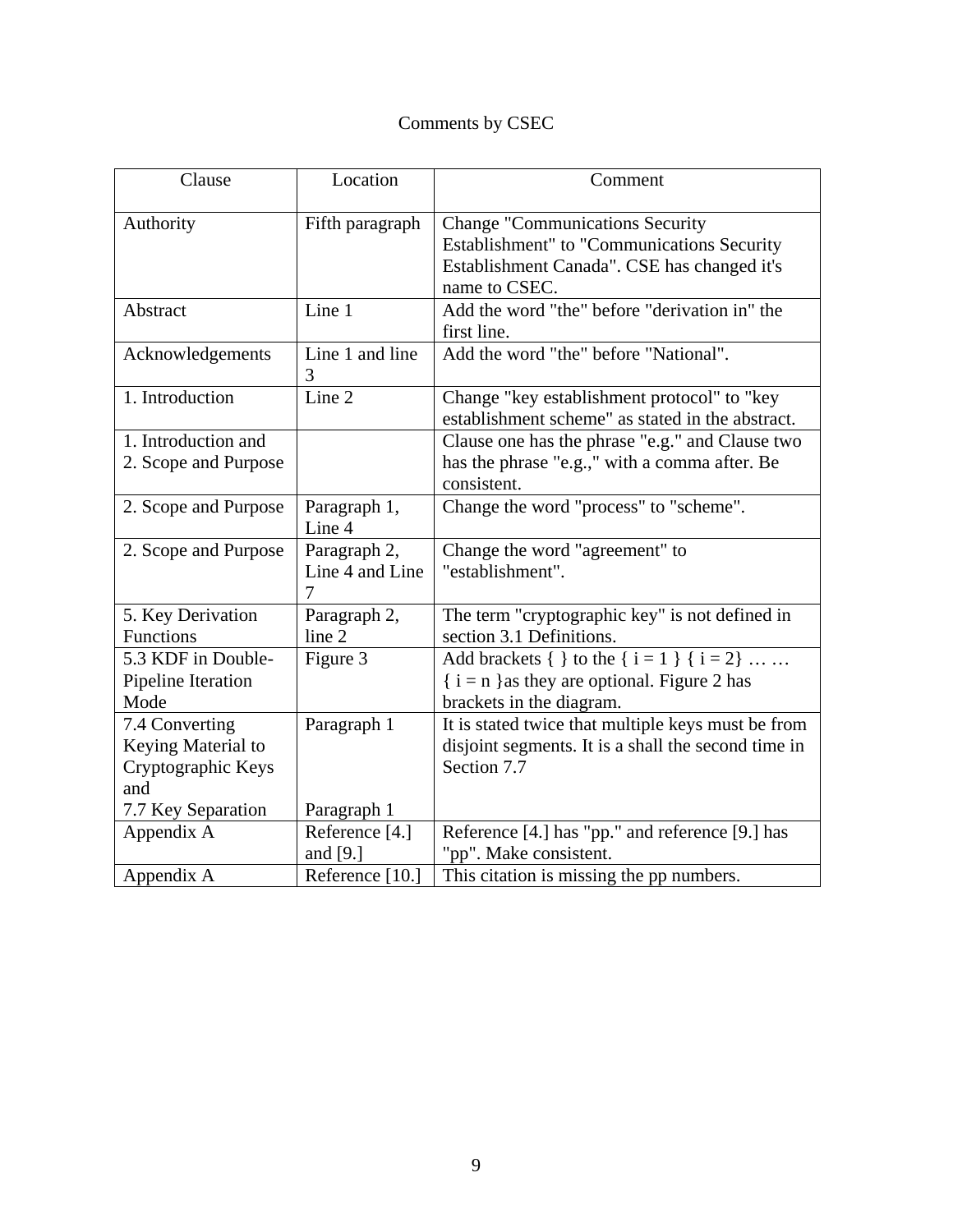## Brian Weis

See the attached document for a few comments on this draft.

Thanks, Brian

(attachment)

June 25, 2008 Lily Chen Computer Security Division Information Technology Laboratory

<span id="page-9-0"></span>\_\_\_\_\_\_\_\_\_\_\_\_\_\_\_\_\_\_\_\_\_\_\_\_\_\_\_\_\_

Dear Ms. Chen,

We am pleased to respond to the National Institute of Standards and Technology (NIST) with comments on the draft NIST Special Publication 800-108 dated April 2008. This publication describes an important and timely topic in cryptography today, namely key derivation from a secret symmetric key.

A number of new computer security protocols will be able to adopt the key derivation methods described in this publication, which will doubtless improve the security of those standards. Furthermore, as a vendor of cryptographic equipment, it is our expectation that this publication will enable computer security protocols using its methods to be more easily approved as part of the CMVP FIPS 140 program.

A few minor comments on the April 2008 draft follow.

1. We understand that *0x00* following *Label* is included in the PRF as a separation indicator, and the import of delineating the end of *Label* in application where *Label* is of a variable length in different executions. We note that applications using string with an identical length in all of its different executions may not require the separation indicator to be included in the PRF. However, we understand that requiring the null byte in all implementations results in a simpler specification.

2. This specificity of *Context* in this publication is much less than the *OtherInfo* specified in SP 800-56A, instead shifting the specificity (i.e., order and length of the *Context* components) to the application using the KDF. We support this approach, as it enables the KDF to be applied in a greater variety of applications.

3. Section 7.5 includes the following declaration: "In certain applications, additional requirements may be imposed on the encoding method." By itself, this sentence doesn't help the reader understand when such an application is encountered. Perhaps an example of an additional requirement will make it clearer.

We hope these comments are helpful to the NIST in developing the next version of the publication.

Please feel free to write or call with any comments or questions.

Brian Weis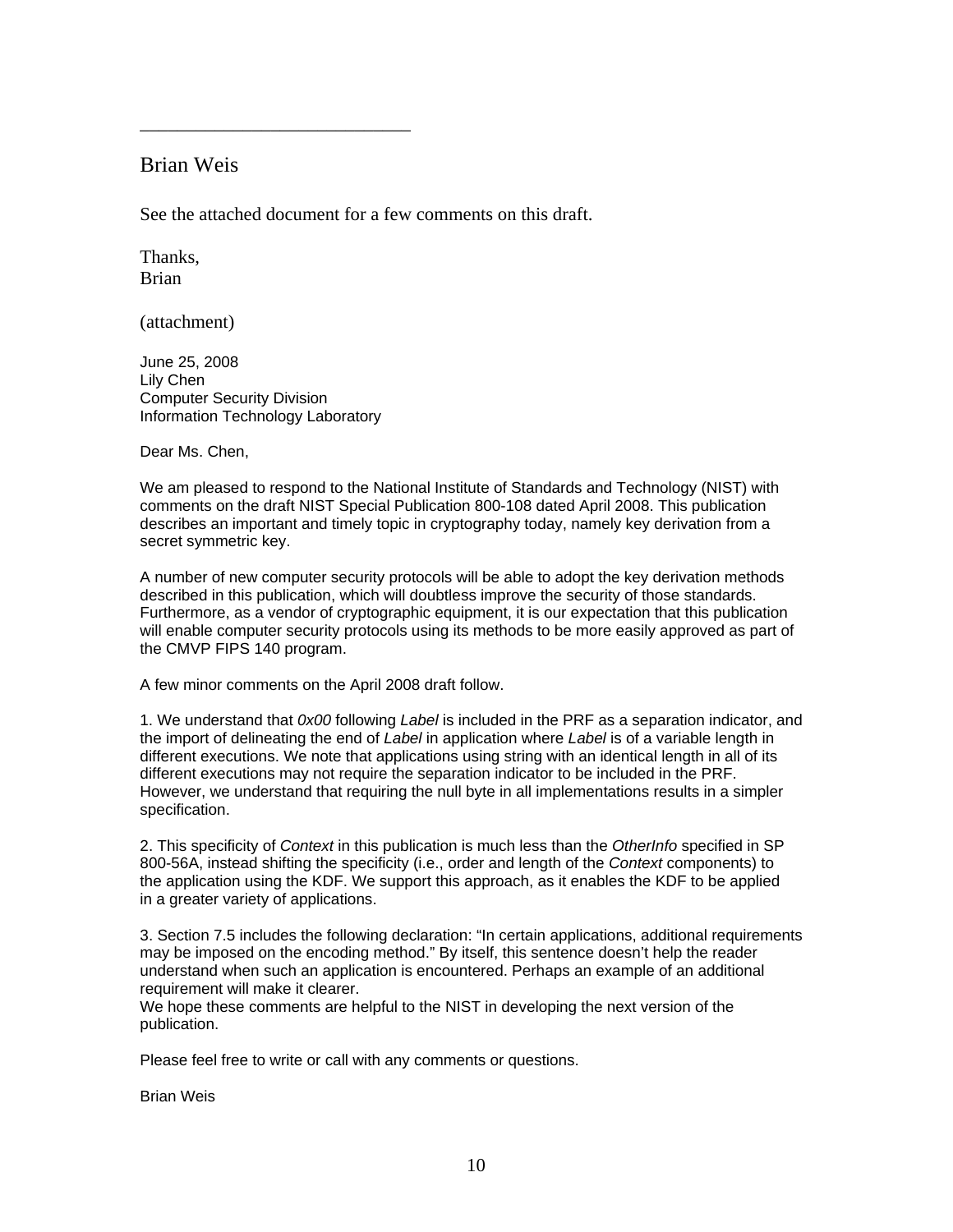<span id="page-10-0"></span>Cisco Distinguished Engineer Security Technology Group Cisco Systems, Inc. 170 West Tasman Drive San Jose, CA 95134-1706

Hugo Krawczyk

Hi Lily,

I am glad to see this document coming from NIST. It is important to have a few welldefined key expansion procedures. I am also glad that you frame things, at least conceptually, in the extract-then-expand approach, even though your document is solely about expansion.

I have a few comments and suggestions.

\_\_\_\_\_\_\_\_\_\_\_\_\_\_\_\_\_\_\_\_\_\_\_\_\_\_\_\_\_\_\_\_\_\_\_\_\_\_\_\_\_\_\_\_\_\_\_\_\_\_\_\_

The two main ones are:

(1) I suggest that you call the document (and the functionalities) you define in this document "key expansion" rather than "key derivation". As you explain, key expansion is only one part of the KDF process. The first one is extraction from an imperfect source but your document does not provide mechanisms for that. There is so much confusion with the term KDF, sometimes used as key expansion, sometimes as key extraction, and sometimes as both, that it would be a great contribution to the community to start cleaning up these concepts and have names that clearly differentiate one component from another. My choice is to use "extraction" and "expansion" for the different modules and "key derivation functions" for their combination. In this case all the procedures you specify are for key expansion.

(2) I suggest that you make more precise what you mean by "cryptographic key", and more specifically what exactly is a "key derivation key". This is particularly important when you say, page 10, "a key derivation key SHALL be a cryptographic key". But you do not define the latter. You only say that such a key CAN (but does not have to) be generated by a random bit generator or an authenticated key establishment process. Are there are other cases? For example, what about a pseudorandom bit generator (of the type that operating systems use to gather entropy and produce pseudo-random bits)? Also, I think that your differentiation between "cryptographic key" and "shared secret" (page 10) is rather ambiguous. It means that I cannot use  $g^{(x)}(xy)$  output by a DH protocol as the key derivation key, right? But can I use half of these bits? What process needs to be applied to  $g^{(x)}$  before I can use it as a key derivation key? I believe that most readers will not appreciate these subtleties without further elaboration. Certainly not those that need to implement things according to this specification. Moreover, I am not even sure that you are prohibiting the use of  $g^{\wedge}$ {xy} directly as a seed to the PRF, and even if you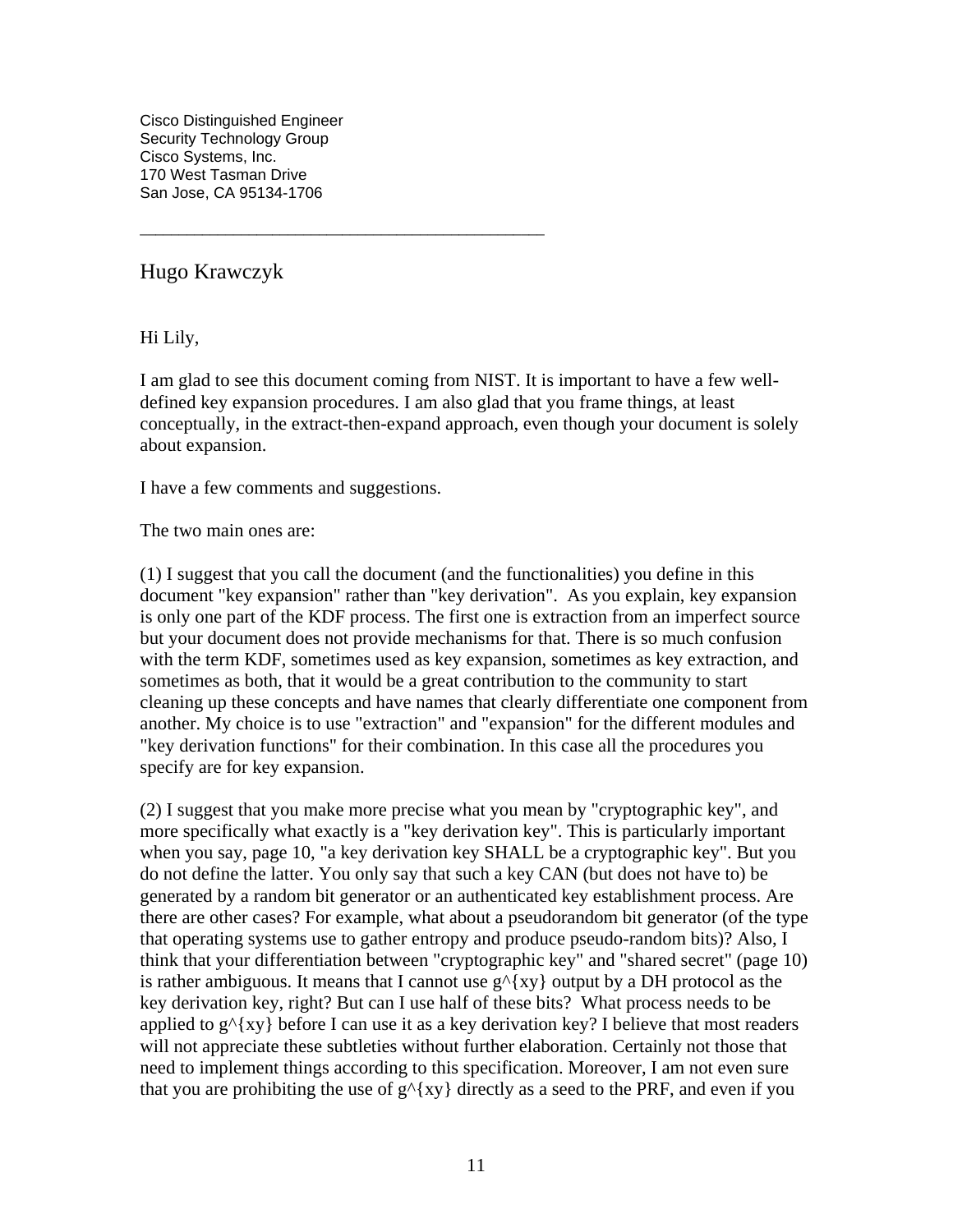intended to do so, I do not believe this will be clear to readers. I suggest to say this very explicitly.

In general, it would be useful to say that cryptographic keys have to be "pseudorandom strings", namely, indistinguishable from truly random strings of the same length, by any observer or attacker that is bounded to feasible computation. In particular, knowledge of some of the bits of the string provides no useful information about the remaining bits. This is not the case in general for algebraic values such as  $g^{\wedge} \{xy\}$  where, for example, some of the bits may be significantly biased from uniform.

I believe that your readers would benefit from a detailed article on the subject as the one I wrote and posted under [http://www.ee.technion.ac.il/~hugo/kdf](http://www.ee.technion.ac.il/%7Ehugo/kdf) (if you are interested, at the time of the next revision of your document I can give you a more official/persistent citation for the paper than just pointing to my webpage).

Some other comments:

\* Security strength. In page 8, it says that "the security strength of a key derivation function is measured by the work needed to recover either the key derivation key or the rest of the keying material when a segment of the derived keying material is known." It would be more appropriate to define it in terms of distinguishability, namely, the amount of work that an attacker needs to invest to be able to distinguish the output of the KDF from a truly uniformly distributed stream. In particular, it follows that from seeing a segment of produced keying material the attacker cannot derived any useful information on the rest of the key. (It is not only about recovering the other key bits but not even learning any information on them, e.g. the xor of the missing bits). If you adopt this type of definition you would be closer to the accepted measures of security, and also consistent with your own use (and definition) of pseudorandom functions. And if you adopt the above suggestion about defining cryptographic keys as pseudorandom strings then you will have a consistent and uniform treatment of all these notions.

\* In section 4 you define the seed s to come from a set S. You may want to remark that for most PRFs (and specifically for those used here, CMAC and HMAC) the keys should be chosen uniformly (or pseudorandomly) from the set S of strings of certain size and NOT, for example, from a subset such as a DH group over strings of 1024 bits.

\* I am ambivalent about the mandatory use of L as input to the PRF. I can see some advantages against the manipulation of L by an adversary. But I am afraid that this can be too restrictive in some applications. For example, an application that does not have apriori the total number of bits that need to be derived. For example, it may need to derive 2 keys at first, but then may need to generate more key bits (this can be solved with key hierarchies, etc. but I wonder if this is not an unnecessary complication in some cases). Also, there could be cases where two parties need to access the SAME stream of bits but one needs more bits than the other (i.e., they have different L and L' but need a common prefix). It is not that I have a good specific example but I am always careful about not having over-restrictions in such general and multi-purpose standards.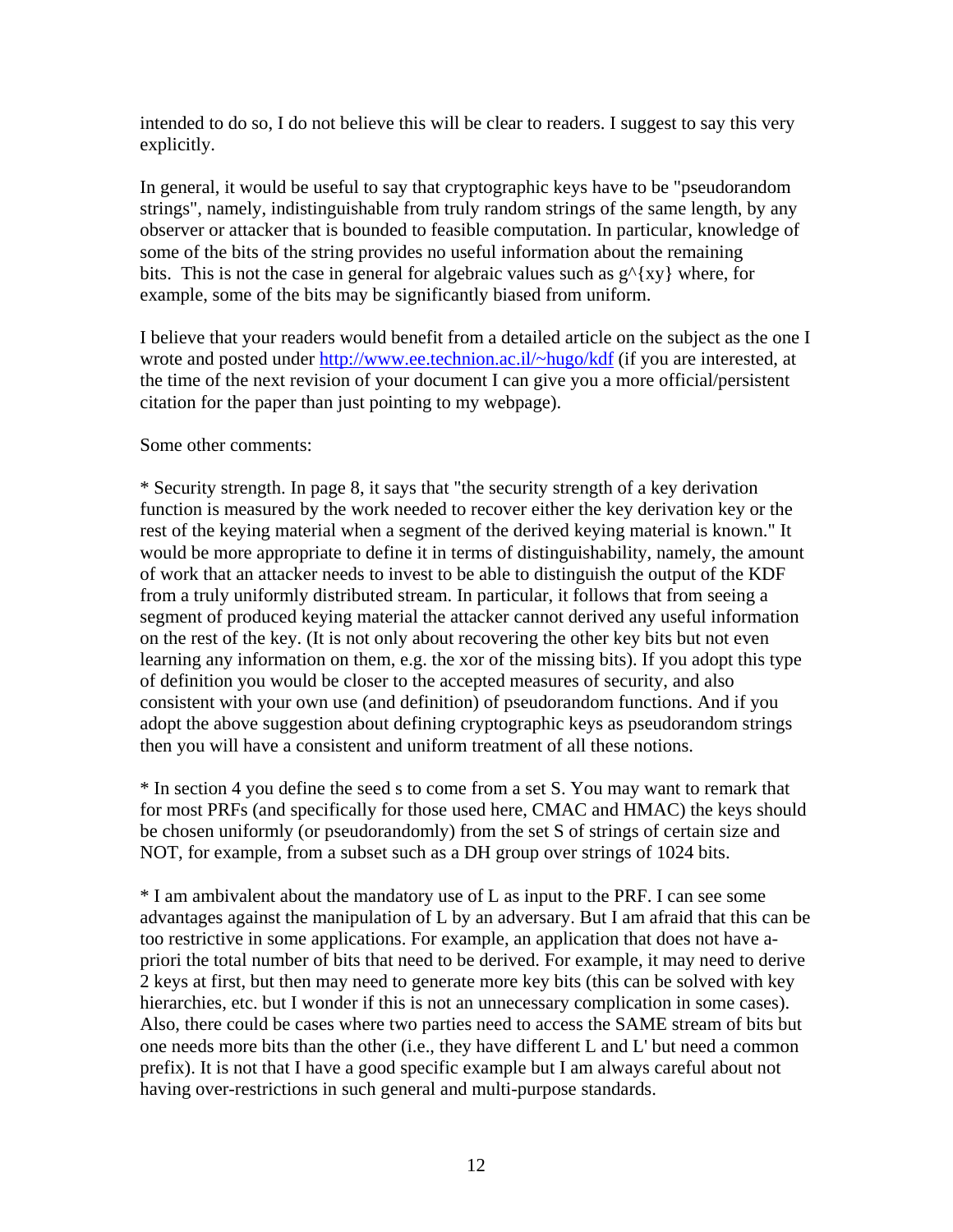<span id="page-12-0"></span>\* The discussion of "entropy" in section 7.1 is very sketchy. Since this is part of the security considerations for the use of the techniques in this document, this should be made more clear and accurate. For example, in the last paragraph of page 16 you say that a key establishment (KE) protocol may reduce the entropy of the key derivation key. How is a user of these specifications supposed to estimate how much entropy such a key really has (especially that strictly speaking the statistical entropy of such a key is zero!).

\* 7.2 Cryptographic Strength. Taking the indistinguishability approach (namely, the amount of computation required for the attacker to distinguish the output of the KDF from purely random bits) is a better way to define these things. One has to avoid giving the impression that the only attacks of interest are those that recover the full key. See my comment above about "security strength"

\* 7.3 HMAC accepts keys of different lengths but in all its analyses it is assumed that the HMAC key is random or pseudorandom. g^xy as a key is not acceptable. Please make sure to say this.

\* 7.5 The requirement of 1-1 mapping is another example of too restrictive specification. For example, it would be acceptable to use the output of a collision resistant hash function instead (which is a "computational variant" of 1-1).

\* I wonder what is the rationale for prohibiting the use of the output of the KDF as a key stream for a stream cipher (bottom of page 17). Can you explain?

Thanks for your work and attention,

Hugo

Nancy Cam-Winget

Hi Lily,

This is a very nice and timely written draft that will help progress the ongoing security work in the security community, in particular: 802.11 and 802.1X.

I only have two very minor comments in the attached letter.

\_\_\_\_\_\_\_\_\_\_\_\_\_\_\_\_\_\_\_\_\_\_\_\_\_\_\_\_\_\_\_\_\_\_\_\_\_\_\_\_\_\_\_\_\_\_\_\_

With warm regards,

Nancy.

(See next page for attachment)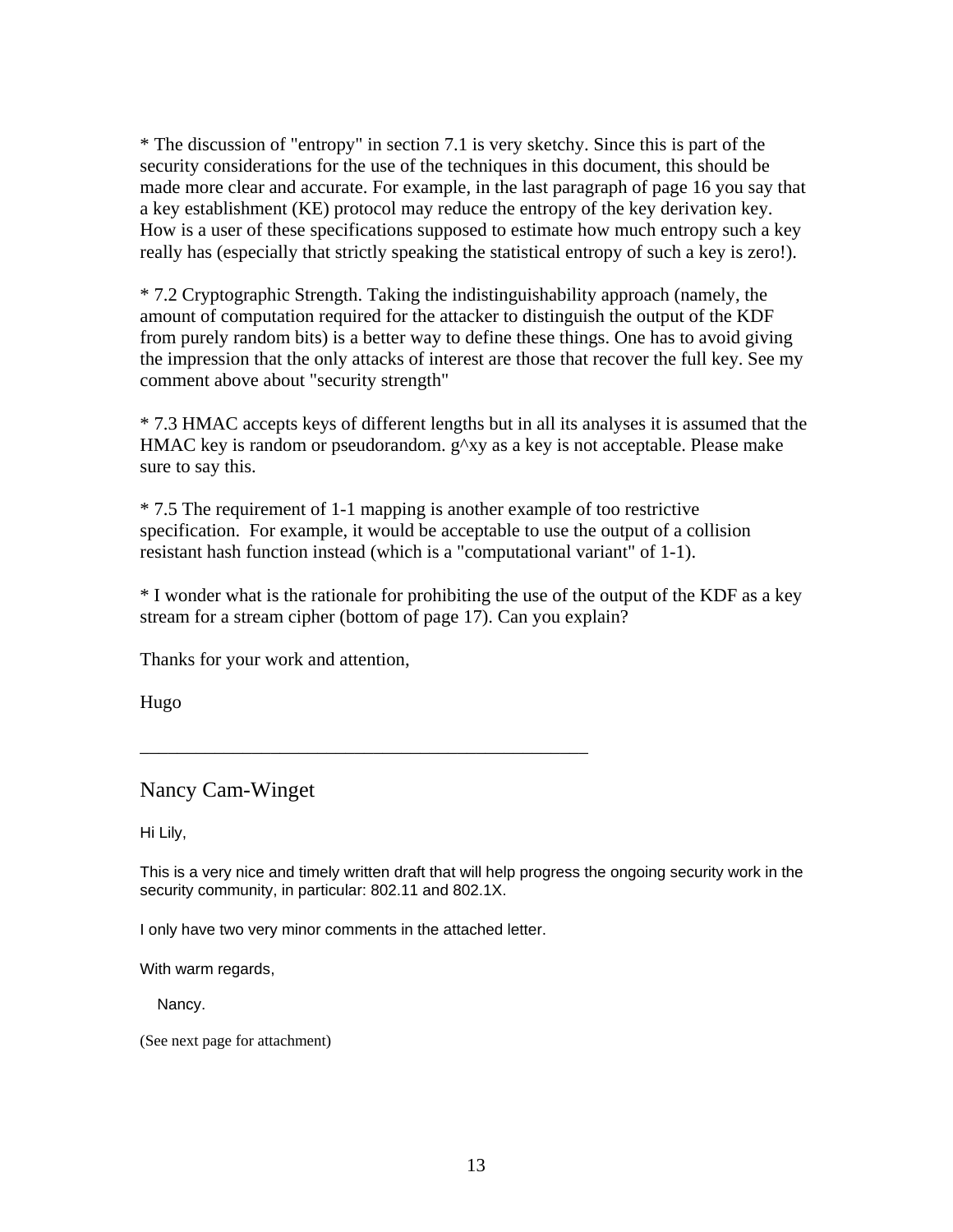<span id="page-13-0"></span>June 27, 2008 Lily Chen Computer Security Division Information Technology Laboratory

#### Hi Lily,

I am pleased to respond to the National Institute of Standards and Technology (NIST) with comments on the draft NIST Special Publication 800-108 dated April 2008. This is a timely topic in the cryptography today as many computer security protocols are requiring the use of derived keys from a shared secret symmetric key.

As a vendor of cryptographic equipment, it is our expectation that this publication will enable computer security protocols using its methods to be more easily approved as part of the CMVP FIPS 140 program. Below are two minor comments to the April 2008 draft:

- 1. Section 7.5 last sentence of the first paragraph mentions "additional requirements may be imposed on the encoding method". Can a rationale and example be provided for why this sentence may be true?
- 2. A minor editing suggestion for the first paragraph to Section 7.7 is to break the rational for why "the keying material used by different keys need to be cryptographically separate" into bullet items for better readability.

I hope these comments are helpful to the NIST in developing the next version of the publication. Please feel free to write or call with any comments or questions.

Nancy Cam-Winget Cisco Distinguished Engineer Security Technology Group Cisco Systems, Inc. 170 West Tasman Drive San Jose, CA 95134-1706

## Sood, Kapil

### Hi Lily,

Thanks for offering me the opportunity to submit some (late) comments on your KDF recommendations draft:

\_\_\_\_\_\_\_\_\_\_\_\_\_\_\_\_\_\_\_\_\_\_\_\_\_\_\_\_\_\_\_\_\_\_\_\_\_\_\_\_\_\_\_\_\_\_\_\_\_\_\_\_\_\_\_\_\_\_

1. Clause 7.6: Entity Binding section

 \* to the maximum extent possible can be deleted, as the next sentence mentions that this binding is only possible if these have been communicated.

 \* The key derivation between the 2 parties may be for one of the many sessions that may be active between those 2 parties. Please include a unique Session Identifier into the KDF context string. This can be part of the entity binding clause, and your rationale in next paragraph reflects the rationale.

## 2. Key Name:

\* Add a section that suggests defining a unique key name for every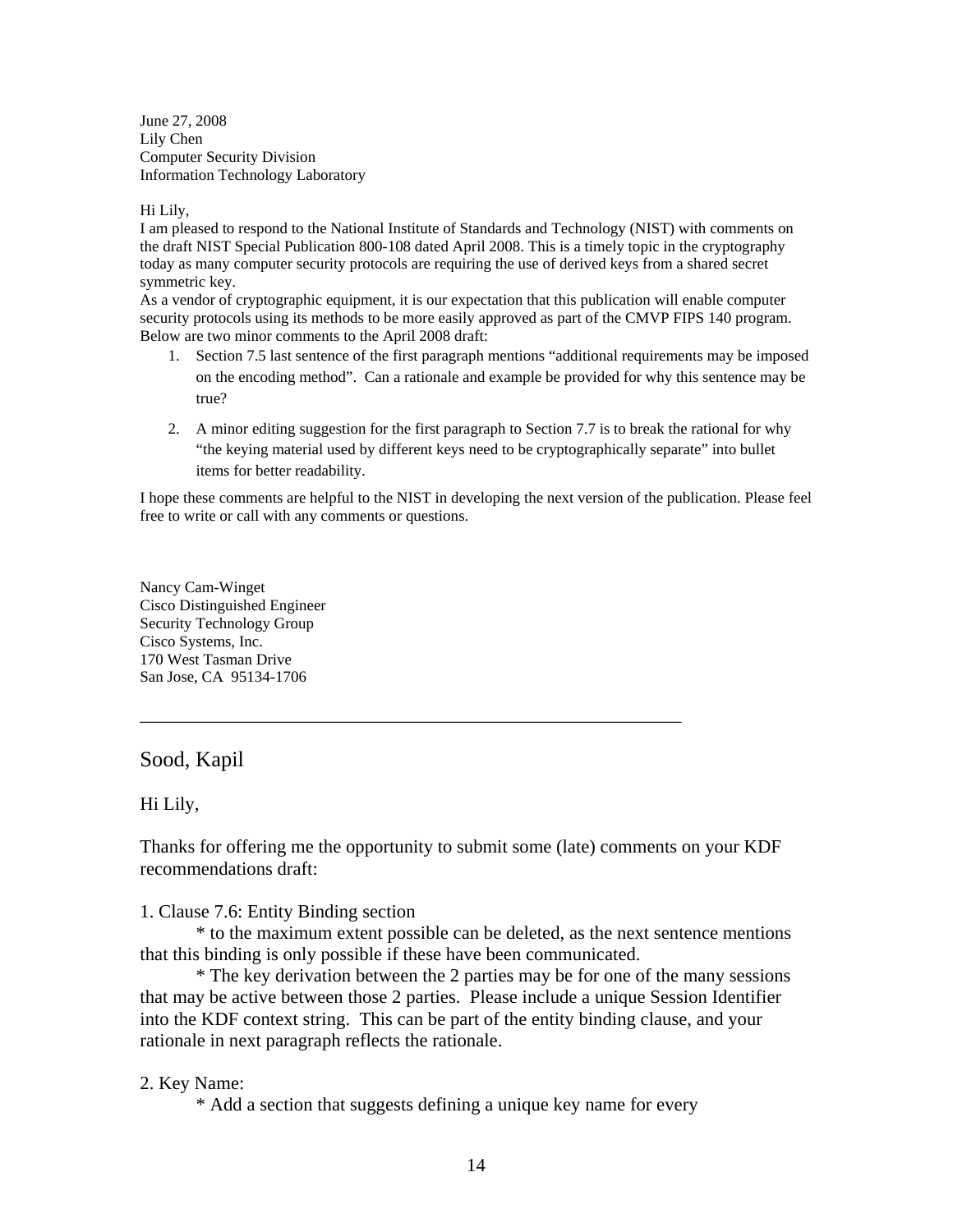<span id="page-14-0"></span>key. Specifically, the key name should be unique and not be derived using any part of the key.

 \* Can the KDF be used to derive additional keying material beyond the material required by a key? Using the extra bits as a key name is acceptable (?), as long as the KDF output bit-string segments are clearly identified to be the key and key name, with no overlap. (Ref: R0-Key-Data in 11r)

Thanks for your consideration.

Best Regards,

Kapil.

Joseph Salowey

Hi Lily,

It was good to see you at the IEEE meeting in Denver. Here are some late comments on SP 800-108 [\(http://csrc.nist.gov/publications/drafts/800-108/Draft\\_SP-800-108\\_April](http://csrc.nist.gov/publications/drafts/800-108/Draft_SP-800-108_April-2008.pdf) [-2008.pdf\)](http://csrc.nist.gov/publications/drafts/800-108/Draft_SP-800-108_April-2008.pdf), I hope they are useful.

\_\_\_\_\_\_\_\_\_\_\_\_\_\_\_\_\_\_\_\_\_\_\_\_\_\_\_\_\_\_\_\_\_\_\_\_\_\_\_\_\_\_\_\_\_\_\_\_\_\_\_\_\_\_\_\_

In general I think the document is good!

1. Key separation - I like that you included material on key separation as it is one of my favorite topics. Since it is one of my favorite topics and one of the main goals of key derivation I expected to see it earlier in the document. Perhaps in the definition in 3.2 and at least a mention in section 6.

A definition you could use in section 3.2 (I think the definition in 7.7 is fine, I'm just providing an alternative):

"Key separation - keys are separate if it computationally infeasible to calculate one key given knowledge of the other key."

Possible addition to section 6:

"It is often a goal to provide key separation between keys in the hierarchy such that knowledge of keys lower in the hierarchy does not make it computationally feasible to derive keys higher in the hierarchy  $(K1(1)$  and  $K11)$  and knowledge of the keys at one level in the hierarchy does not make it computationally feasible to compromise keys at the same level of the hierarchy (K11 and k12). Several parameters may be used to provide separation for the keys including purpose, consumer, and instance."

Some related thoughts on section 7.7: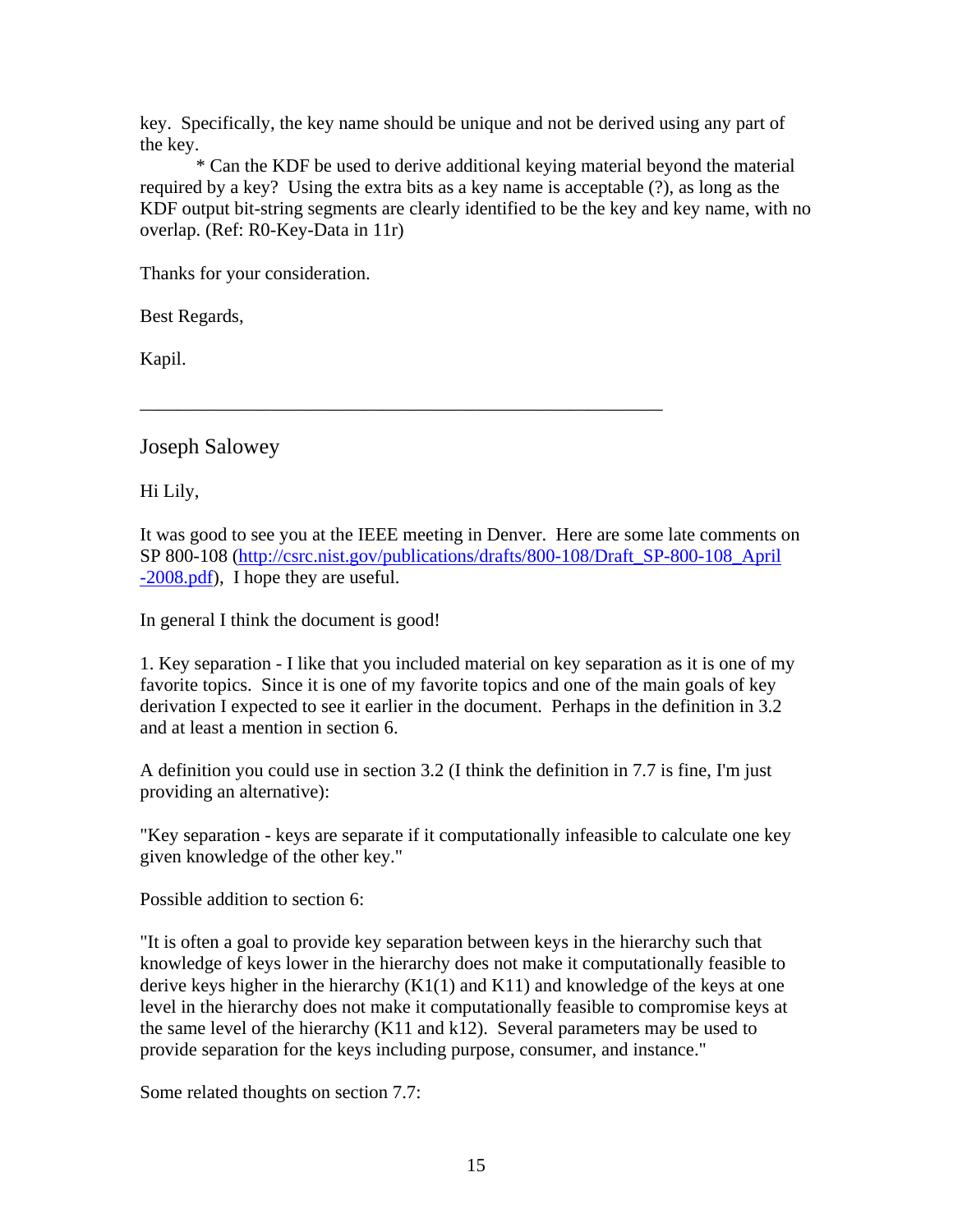I usually discuss separate in terms of purpose, consumer and instance which maps well to what you have in this section.

Purpose - label

consumers - you use identity sets which is fine. I often use consumers, because in many cases the consumer may not be the identity of a specific entity, but rather the group identifier for a set of identities.

instance - nonce or counter to separate one instance of a key from another with the same context. This is typically only needed if two keys with the same context are going to be derived.

2. Key Derivation Key Length

You reference key derivation key length in the document, however not all PRFs deal with this in the same way. For example, construction using HMAC can use a key of any length, but the construction using CMAC is limited to the block cipher length. I think it would be good to provide a mechanism for CMAC to deal with longer input than the underlying block cipher allows. For example

if  $K1 > bl$  then

 $K1 = CMAC(0x0000000000000000000000000000000000, K1)$ 

Or perhaps in more general terms if  $K1 > pl$ , where pl is the maximum length key that the underlying pseudorandom function can handle then:

 $K1 = PRF([0], K1)$ 

3. Hash function as PRF

While I am comfortable with a block cipher in CMAC mode to be a PRF I am not sure that a hash function in HMAC mode its. I think a hash function can meet the properties in section in 3.1 but could have a structured output that would make it less than suitable for a PRF. I think there may need to be more requirements on hash functions used for this purpose.

When using a hash function for a PRF I typically recommend using HMAC construction because it is well thought out and defined, however I think there can be more efficient constructions that would make suitable PRFs. Out of curiosity, did you look at these and choose HMAC because it is better or did you choose HMAC because it is common?